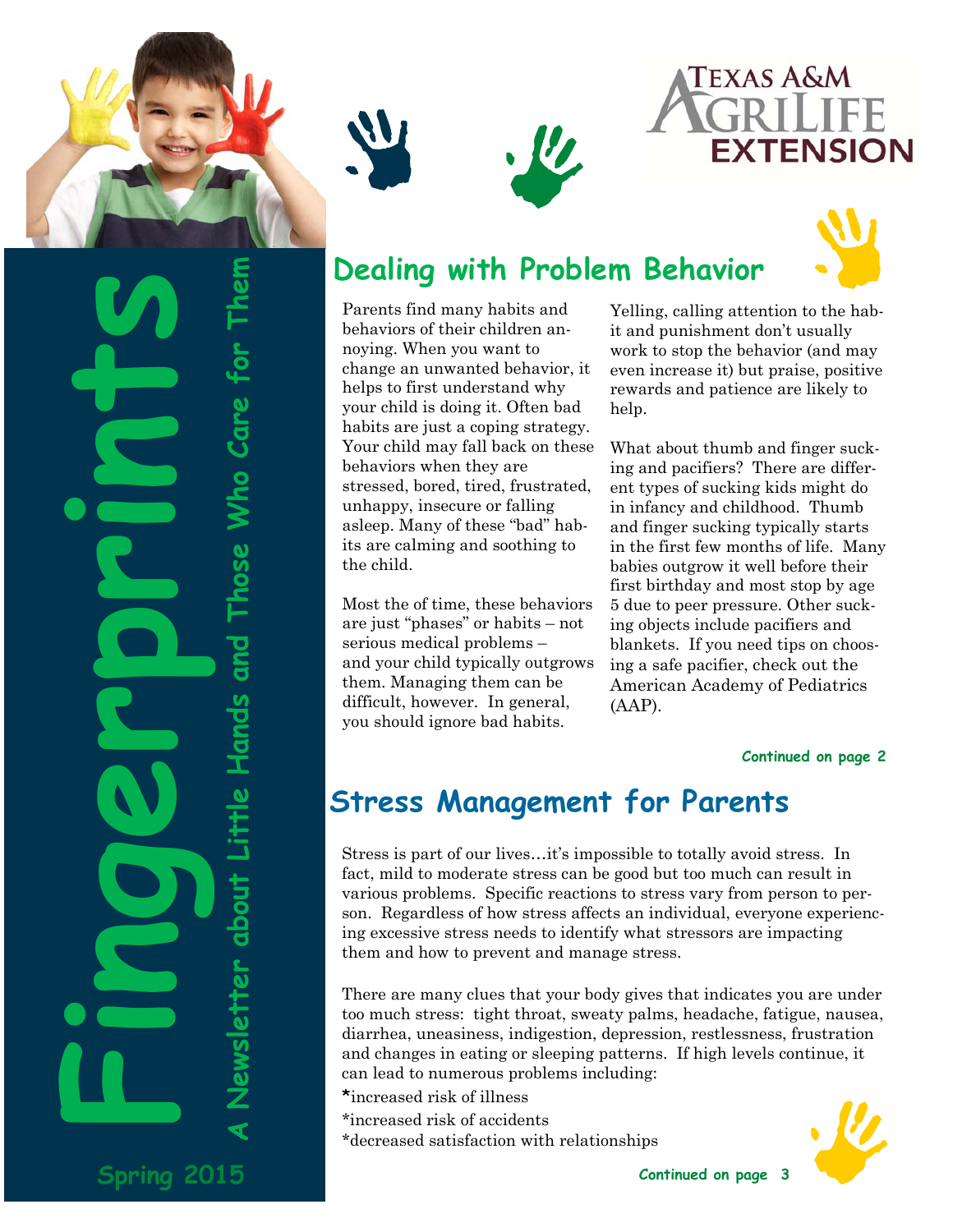# **Dealing with Problem Behavior (Continued from Page 1)**

Sucking has a soothing, calming effect and often helps kids get to sleep. However, it may become worrisome when their permanent teeth start coming in (around age 5) if the sucking alters the shape of the child's teeth, palate or bite. Get more information on this from the American Academy of Pediatric Dentistry. For more tips on how to help your child quit sucking, see the AAP's page on how to help your child stop.

What should you know about head banging, head rolling and body rocking? Rhythmic movements include these three actions. Head banging is when a child repeatedly hits their head against a solid object such as a crib as much as 80 times a minute. This can be distressing to adults for concern of injury. However, the child doesn't appear to be in pain but rather calm and content. The habit usually begins around age nine months and resolves by around age two years. The episodes usually last from15 minutes to a few hours and typically occur while listening to music or falling asleep.

Head rolling is when an infant rolls their head from side to side when lying on their back. They may even rub their hair completely off the back of their head.

Body rocking is when a child rhythmically rocks while either sitting or resting on their knees or elbows. This behavior usually

starts around age six months and disappears by age two. Most children rock for 15 minutes or less. Like head banging, it occurs while listening to music or falling asleep.

Head banging, head rolling and body rocking are common childhood self-comforting habits. These behaviors are often harmless but can be worrisome if your child also has developmental delays. Talk about the habit with your pediatrician who can help you decide whether there is any cause for concern.

Source: University of Michigan Health System, http:// www.med.umich.edu/yourchild/ topics/badhabit.htm.

## **Decisions About Discipline**

According to child care experts, the most important thing we can give our children is love. The second most important thing is discipline. So what is discipline? It's important to understand what discipline is *not.* Discipline is not punishment and it's much more than rules and consequences. It's teaching. Discipline means providing guidelines and support for young children while they are learning, mostly through trial and error, how to manage their emotions, deal with disappointment or frustration and form relationships with others.

Supporting young children's development means providing limits as well as opportunities. The way parents choose to set limits for their children has a significant impact on their development. Here are some guidelines to help you make decisions about discipline based on development research. These three principles make up what researchers have called a "teaching" style of limit setting.

- Consider your child's perspective. Taking a minute to understand and reflect your child's feelings can be a powerful way to support them when you set a limit as well as convey why the limit is important. Let them know you understand that it's difficult to be little and not be able to do what you want.
- Choose your battles and then be firm. No parent wants to say "no" all the time. Especially with toddlers, who are busily trying everything, it's important to think about what is worth teaching right now and what can wait until the child is older.
- Help your child succeed in following a limit. Young children need help. You are bigger, stronger, more experienced and skilled at everything. Children are just beginning to develop the ability to manage emotions and behavior so waiting for things and wanting things they can't have is very, very difficult. Once the limit has been set, help them succeed. Offer an alternative and stay as calm and supportive as you can.

In addition to being clear about what limit is being set and why, parents who set them in this way are also sensitive to their child's feelings and provide support in a way that is developmentally appropri-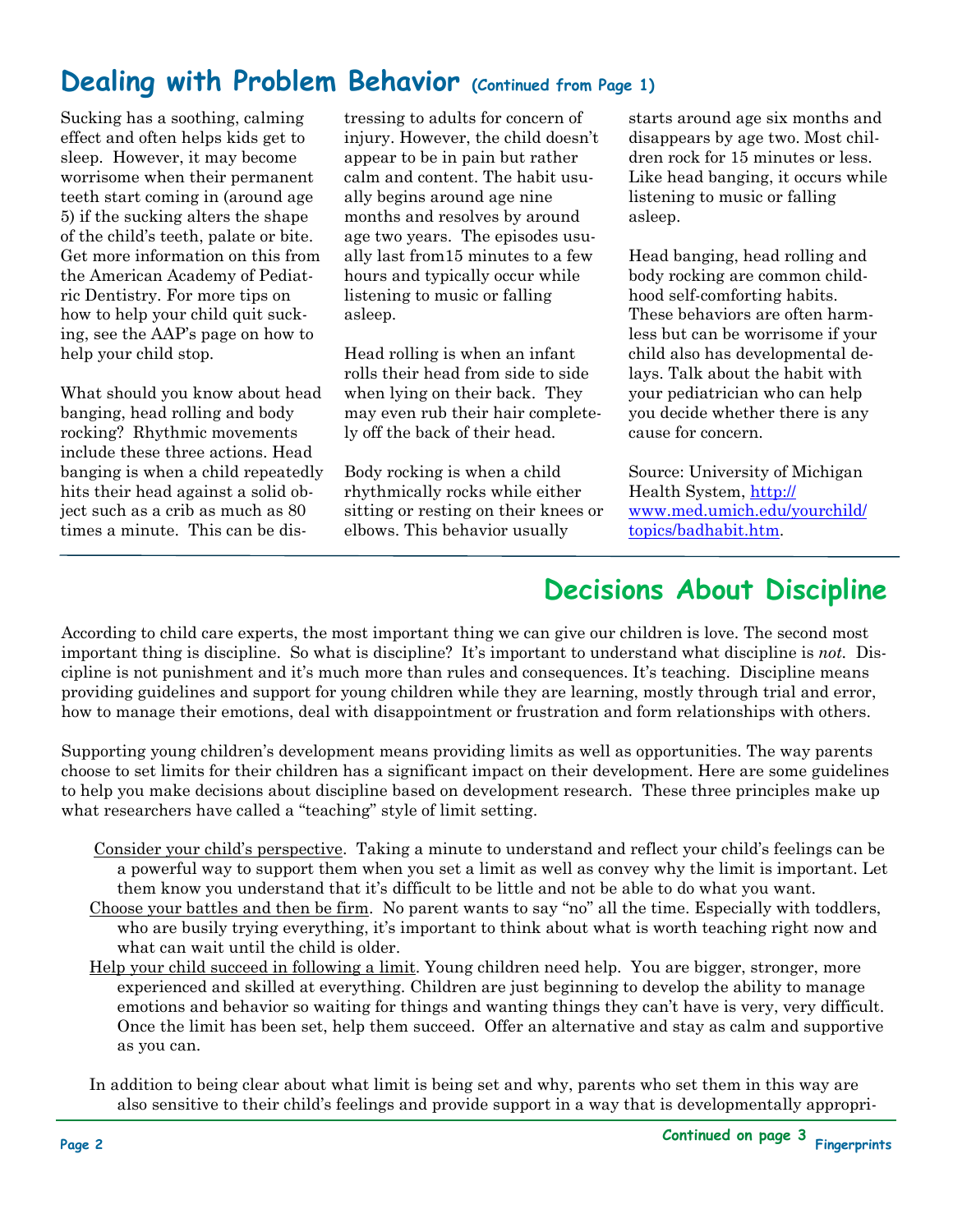### **Stress (continued from page 2)**

\*increased risk of alcohol and/or drug abuse

Here are a few ways to decrease stress:

\*Don't ignore it. When you feel stress coming on, take steps to control it rather than letting it control you.

\*Reframe your stress. You can control the way events affect you. You decide to a large extent how stressful a particular situation is for you.

\*Work on changing your beliefs. Your beliefs determine a lot about your life: how you behave, how you raise your children, the choices you make, etc. Your beliefs also determine what will and will not be stressful for you so make an attempt to change those beliefs. \*Don't be a perfectionist. Realize that you can't do everything perfectly.

\*Develop good problem-solving skills. Define the exact problem, make a list of various solutions, evaluate each solution and then make a decision.

\*Choose how you spend your time

wisely. Decide what's important and know your limit. One very important skill to develop is the ability to say "no."

\*Don't put off making decisions. You only prolong the stress. Once you have all the information needed, go ahead and make the decision. Avoid second guessing yourself once the decision is made. \*Get organized. Set realistic goals and stick to them. Learn how to plan: plan ahead, make lists and rank each item in priority order, and stop procrastinating. \*Learn how to relax. This helps release the tension caused by stress. Find those activities that help you relax and then use them. \*Get enough sleep and/or rest. An adequate and consistent sleeping schedule is important to your physical and mental health. \*Set aside time for fun. Fun activities restore your energy. It doesn't matter what you do as long as it's enjoyable.

\*Eat a well-balanced diet. Increase your consumption of fruits, veggies and whole grains and decrease foods high in fat, cholesterol, refined sugar, salt and caffeine. \*Maintain a healthy body weight. This allows you to have greater energy which enables you to handle stress more effectively. \*Get regular exercise. The specific

activity isn't important as long as it's done regularly. It should also be enjoyable so you stick with it. \*Focus on the positives. Don't lose perspective on your life. Try to

maintain a focus on the positive aspects of your life.

\*Develop support systems. Find a trusted friend to talk about your stress. Remember you must be willing to give support to others, too, so learn to be a good friend. \*Maintain a sense of humor. People who can laugh at themselves tend to be able to handle stress more effectively. Try to look for the humor in stressful situations. \*Seek professional assistance if you have significant problems coping with stress.

Source: Stress Management for Parents, Kristen Zolten and Nicholas Long, PhD, University of Arkansas for Medical Sciences, 2006

### **Discipline (continued from page 2)**

ate. That means that we respond in a way that considers the age of the child, what skills h/she have mastered and what skills h/she are still trying to develop.

Discipline is about teaching, not punishment. Harsh disciplinary tactics such as spanking are not recommended since they don't support a child's developmental progress towards self-control. In fact, some studies suggest that spanking, especially with very young children, creates harmful outcomes. Limit setting can seem difficult and may require a lot of patience. It can help to remember that it's just another way that you are your child's first and best teacher, providing tools that they will use for the rest of their lives.

Source: Parenting Counts, http://www.parentingcounts.org